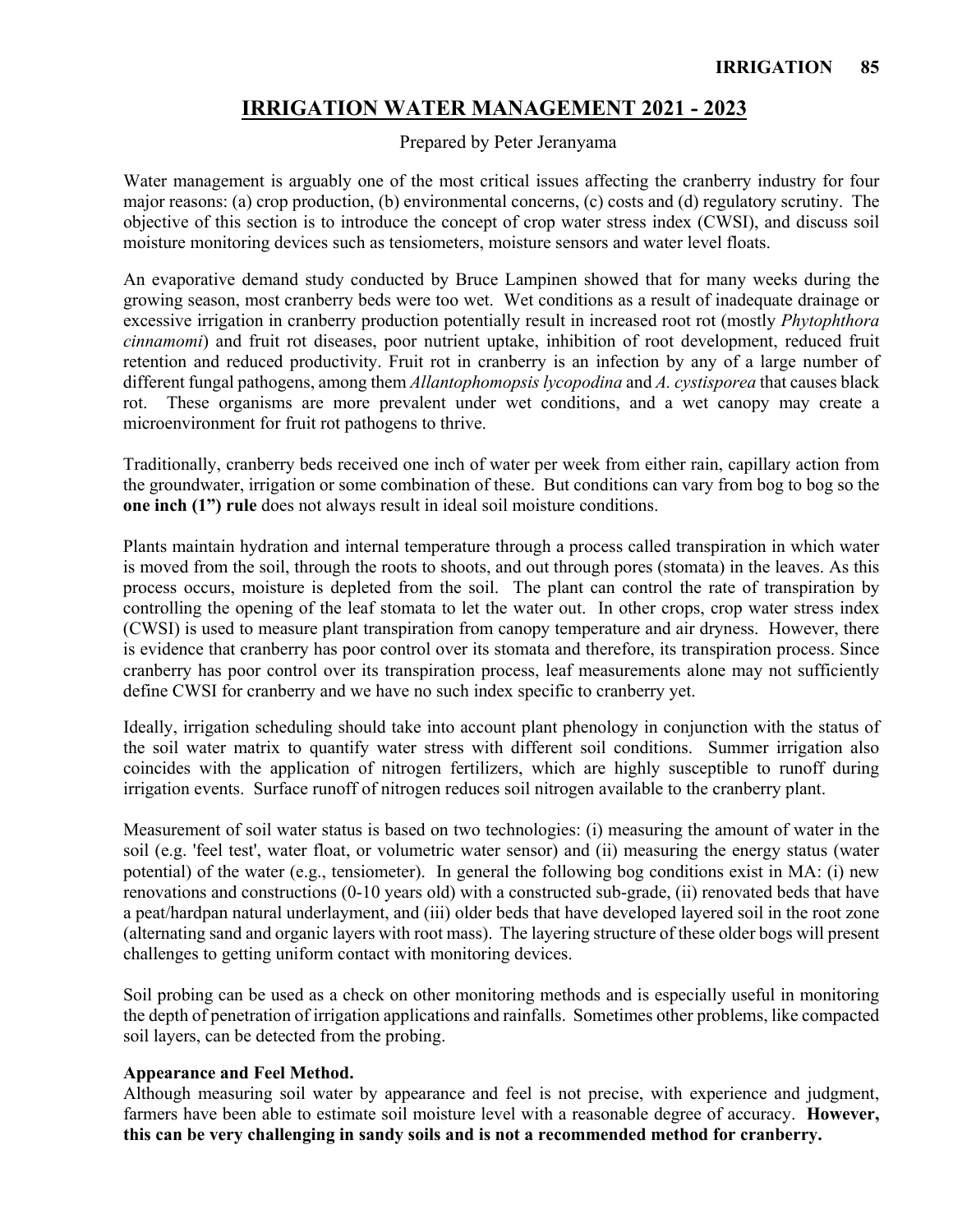# **86 IRRIGATION**

Note: A general problem with estimation of soil moisture arises because of the heterogeneity within soils, with single point measurements rarely being representative. Ideally, several devices should be distributed across the management area covered by an irrigation system.

**Water Level Floats.** In cranberry, water level floats have been used to determine when to irrigate. Note that this technology depends on the presence of a water table in the bed. Water level floats have the advantage that you can see the level of the water table without walking onto the bog. They measure the level of the water table and do not include any plant processes or plant evaporative demand. Instructions for constructing a water level float are available from UMass Cranberry Station website at: [http://ag.umass.edu/cranberry/fact-sheets.](http://ag.umass.edu/cranberry/fact-sheets)

Water demand by vines can be assessed by comparing the water level in the center of the bed to the water level in ditches to see if water is moving fast enough across the bed. By observing the water level float through several irrigation cycles, you can determine the number of hours required for an adequate irrigation.

**Tensiometers.** A tensiometer is a sealed, water-filled tube with a vacuum gauge on the upper end and a porous ceramic tip on the lower end. A tensiometer measures the soil water potential. As the soil around the tensiometer dries out, water is drawn from the tube through the ceramic tip. This creates a vacuum in the tube that can be read on the vacuum gauge. When the soil water is increased, through rainfall or irrigation, water enters the tube through the porous tip, lowering the gauge reading.

Tensiometers provide a valuable measure of the energy status of water in the soil, thus providing a rigorous indication of the water availability to plants, with values that allow comparisons between a set of growing conditions.

A tensiometer reading in the **2 to 5 cbar** range should be expected as long as the water table is between 8 and 18 inches. This range is adequate for cranberries (see Table 1).

NOTE: Tension readings are technically negative, but for simplicity of concept, we have chosen to report them in this book as positive numbers.

**Volumetric Water Content.** Volumetric water content measurements are simple, reliable and inexpensive and indicate how much water is present in the soil. They can be used to estimate the amount of stored water in a profile or how much irrigation is required to reach a desired amount of water. Installing these sensors into the soil allows you to collect long-term measurements.

The spaces between soil particles are referred to as pores. Based on our current research, cranberry bed soil appears to be saturated (all soil pores are filled with water), when volumetric water content is 30 to 40%. This volumetric water content corresponds to a tension reading of 1 and 2 cbar (or kPa) on a tensiometer. Irrigation should be stopped before saturation to promote water and solute uptake by the plant.

Field capacity is reached when the soil has drained all its free water and at this stage the soil is ready for irrigation. In our research, field capacity was reached between 5% and 15%, which corresponds to a tension reading of 4.5 and 6.5 cbar (or kPa) on a tensiometer (Jeranyama et al. 2017).

Using a tensiometer, irrigation should be initiated when a tension of 4.5 kPa (field capacity) has been reached and stopped when a tension of 2 kPa (before saturation) has been achieved. Using a volumetric water sensor, irrigation should be started when a water content of 10% is recorded and stopped before 30% moisture content.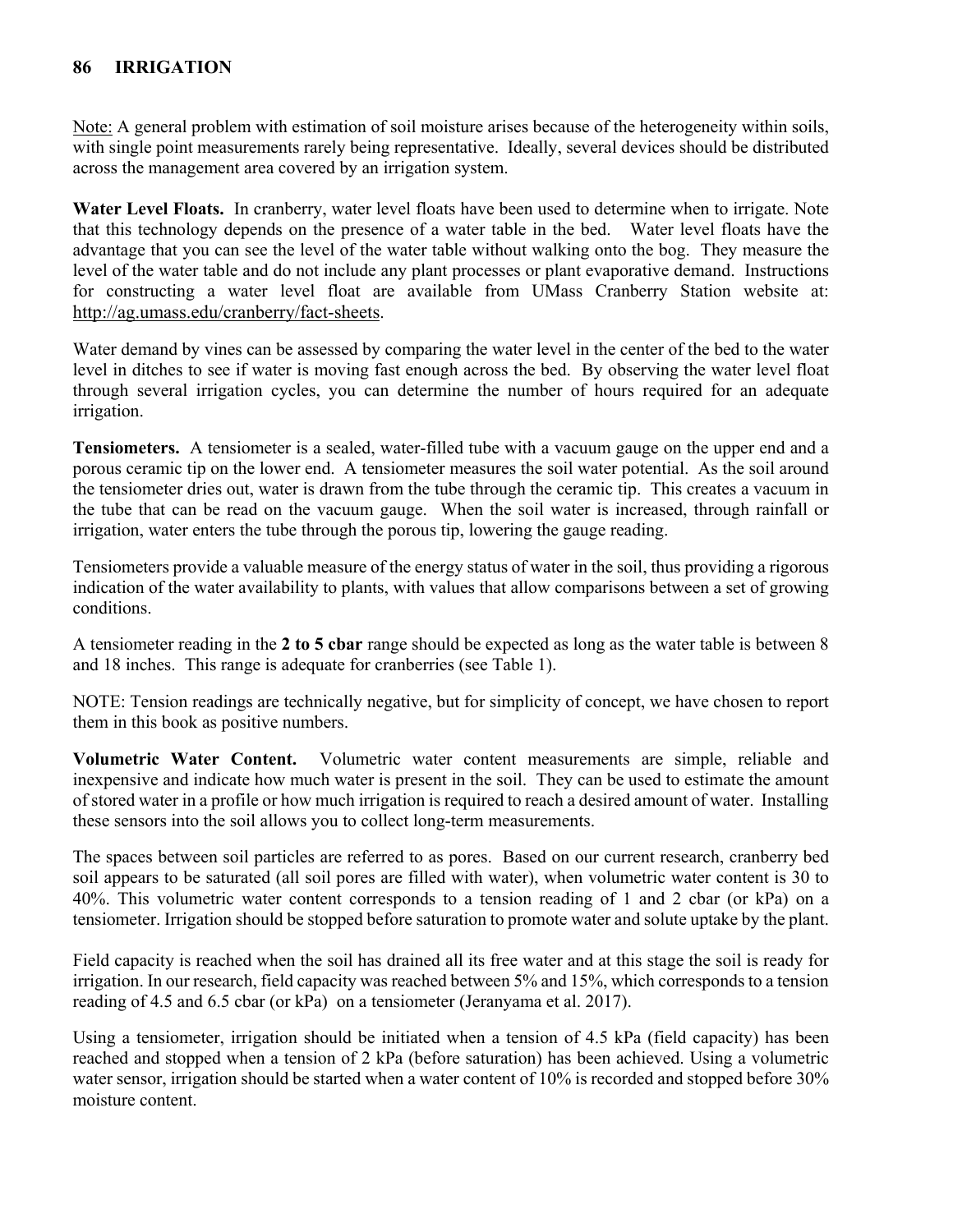|          | <b>Tensiometer measurements</b> |                | <b>Volumetric Water Content</b> | Water level float      |
|----------|---------------------------------|----------------|---------------------------------|------------------------|
|          | -cbars-                         |                |                                 | Water table            |
|          | Morning tension                 | Midday tension | Water content $(\% )$           | (inches below surface) |
| Too wet  | $0$ to $2$                      | $0$ to $2$     | >30                             | $0$ to 6               |
| Adequate | $>2$ to 5                       | $>2$ to 10     | 15 to 29                        | $>6$ to 18             |
| Too dry  | $>5$ to 80                      | $>10$ to 80    | $<$ 12                          | >18                    |

Table 1. Critical levels of tension, volumetric water content and water table level for irrigation scheduling on cranberry beds. Use these as a guide for when to irrigate.



Figure 1. Water retention curve from a cranberry bog at 0-3 inches and 3-6 inches soil depth.

Irrigation in response to the drying of the soil should be initiated at 4.5 kPa where the graph flattens. Further increases in tension are associated with very little changes in water content in the soil as the remaining water is being tightly held by soil particles and is not readily available for plant uptake.



Figure 2. Precipitation (rainfall; vertical gray lines) effect on soil tension; Section 3 is the tension reading in one field and Section 4 is the reading from an adjacent field.